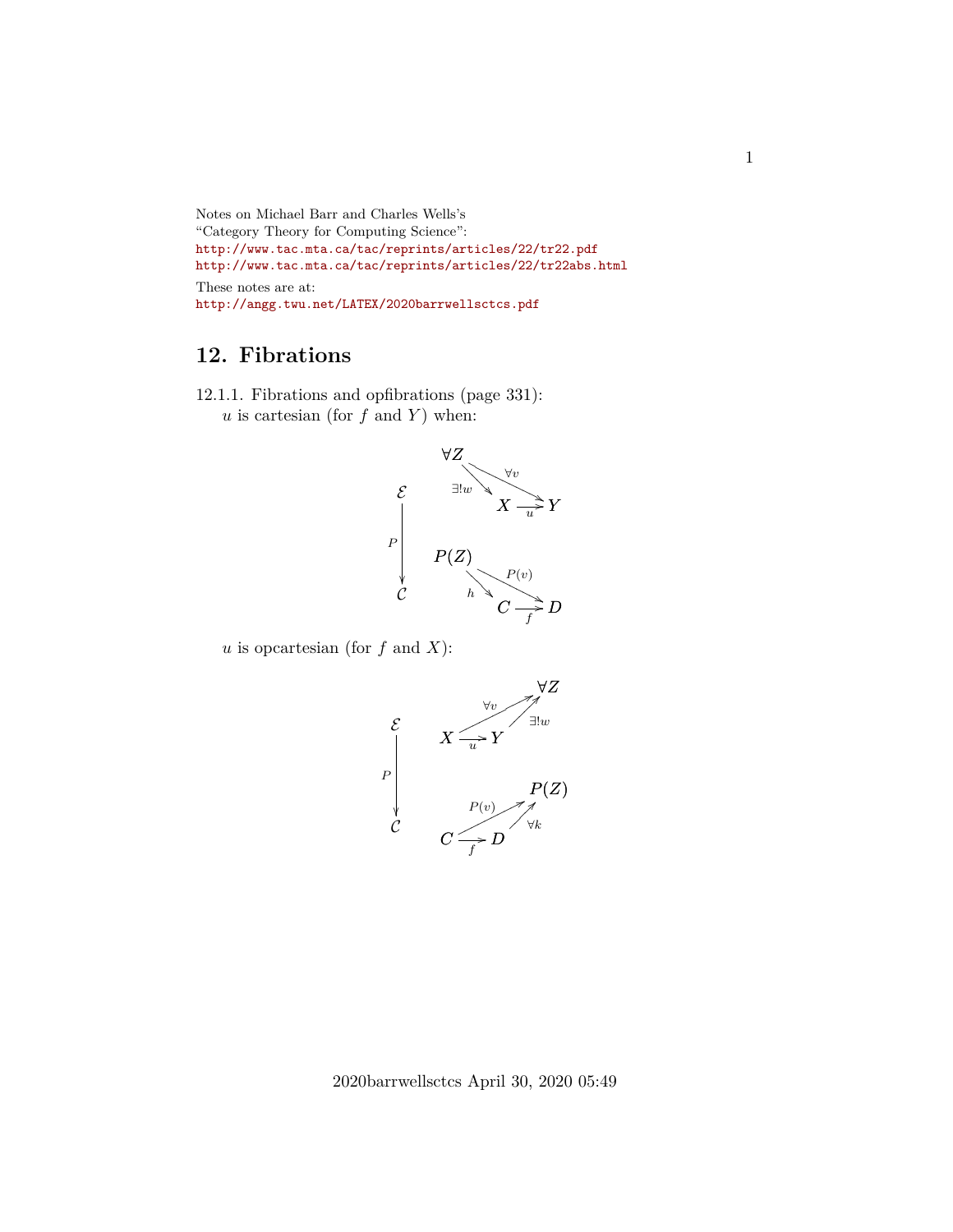12.1.4. Example:





Let  $P : \mathcal{E} \to \mathcal{C}$  be an opfibration with opcleavage  $\kappa$ . Define  $F : \mathcal{C} \to \mathbf{Cat}$ by...



In a similar way, split fibrations give functors  $\mathcal{C}^{\text{op}} \to \mathbf{Cat}$ . Let  $P : \mathcal{E} \to \mathcal{C}$ be a fibration with cleavage  $\gamma$ . Define  $F: \mathcal{C}^{\mathrm{op}} \to \mathbf{Cat}$  by



2020barrwellsctcs April 30, 2020 05:49